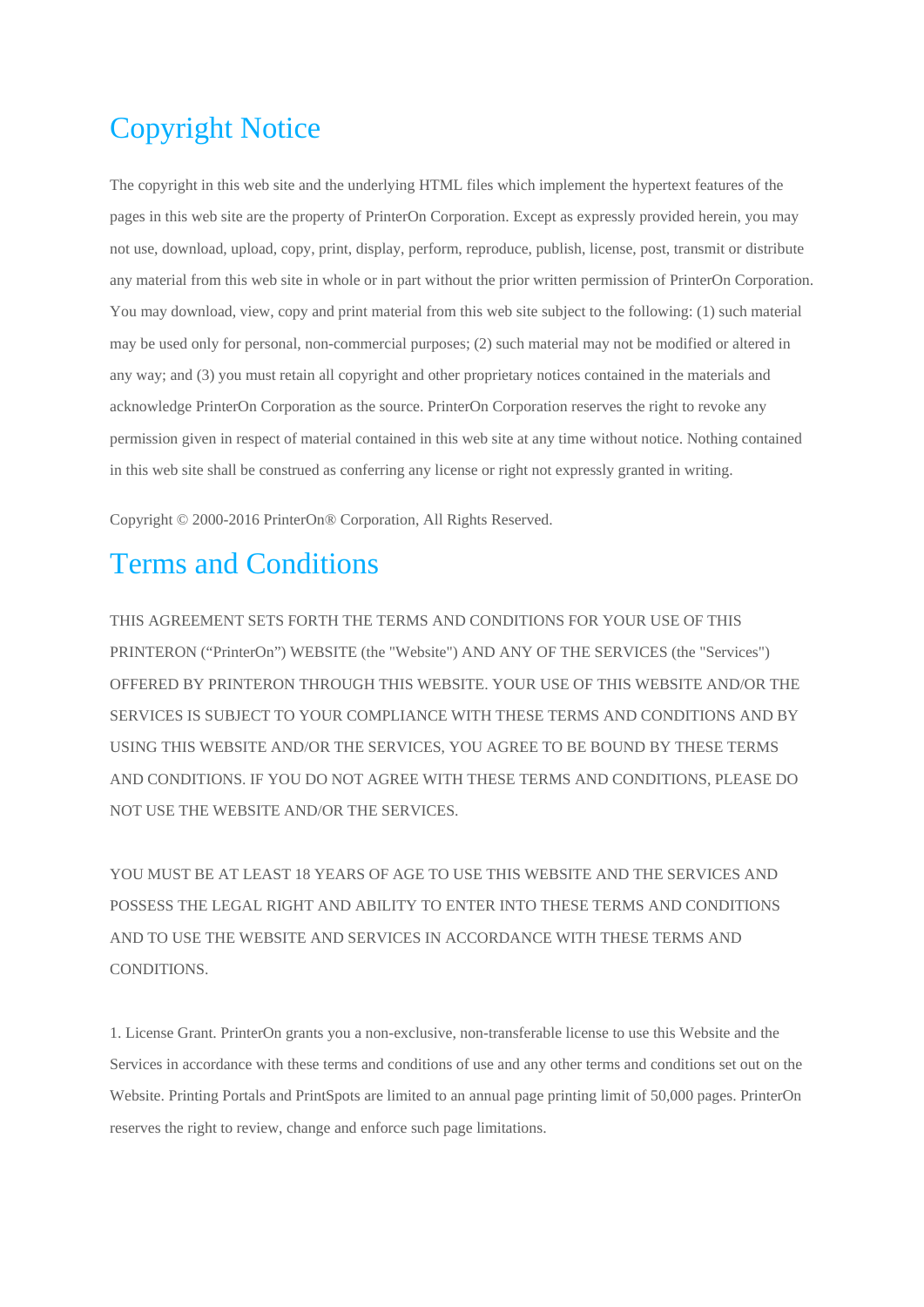2. Restrictions on Use. You agree not to:

(a) license, sublicense, sell, distribute or otherwise transfer any right in or to the Services;

(b) knowingly interrupt, or attempt to interrupt, the operation of the Website or Services in any way;

(c) use the Services to send the same or substantially similar unsolicited e-mail messages or print jobs, whether commercial or not, to more than 20 recipients in a single operation;

(d) distribute or otherwise publish, through the use of the Services, any communication and/or document which:

i. is obscene, indecent, pornographic, profane, sexually explicit, or abusive;

ii. slanders, libels or defames any person or entity;

iii. infringes or violates the intellectual property rights, contract rights or any other rights of any third party;

iv. violates any applicable laws, rules, or regulations; or

v. contains software viruses or any other malicious code designed to interrupt, destroy or limit the functionality of any computer software or hardware or telecommunications equipment.

3. Payment. Use of the Services is dependent upon you agreeing to pay the fees indicated by PrinterOn for use of such Service.

4. A PrinterOn membership is created for the Administrator of the portal. The Administrator will receive an email containing an assigned password and an invitation to change that password. You are solely responsible for maintaining the confidentiality of any password you use to access the Services, and agree that PrinterOn will have no obligation with regard thereto.

5. Update of Service Information. You shall be solely responsible for checking your Service Information to determine whether such information is current and accurate and, if not current or accurate, you shall promptly update or correct, as the case may be, your Service Information. You agree to promptly provide written notice to PrinterOn of any known or suspected unauthorized use of your Service Information, or any known or suspected breach of security, including loss, theft, or unauthorized use of your Service Information. If your credit card expires, is cancelled, is lost or is subject to use without your authorization, you must provide notice of such information and revise your Service Information accordingly, if such credit card use is applicable to the use of the Services.

6. Ownership. You acknowledge and agree that PrinterOn and any third party licensors retain all right, title and interest in and to all of the content of the Website, including without limitation, the text, images, software, audio and video clips, databases and Services (collectively, the "Content"), including all intellectual property rights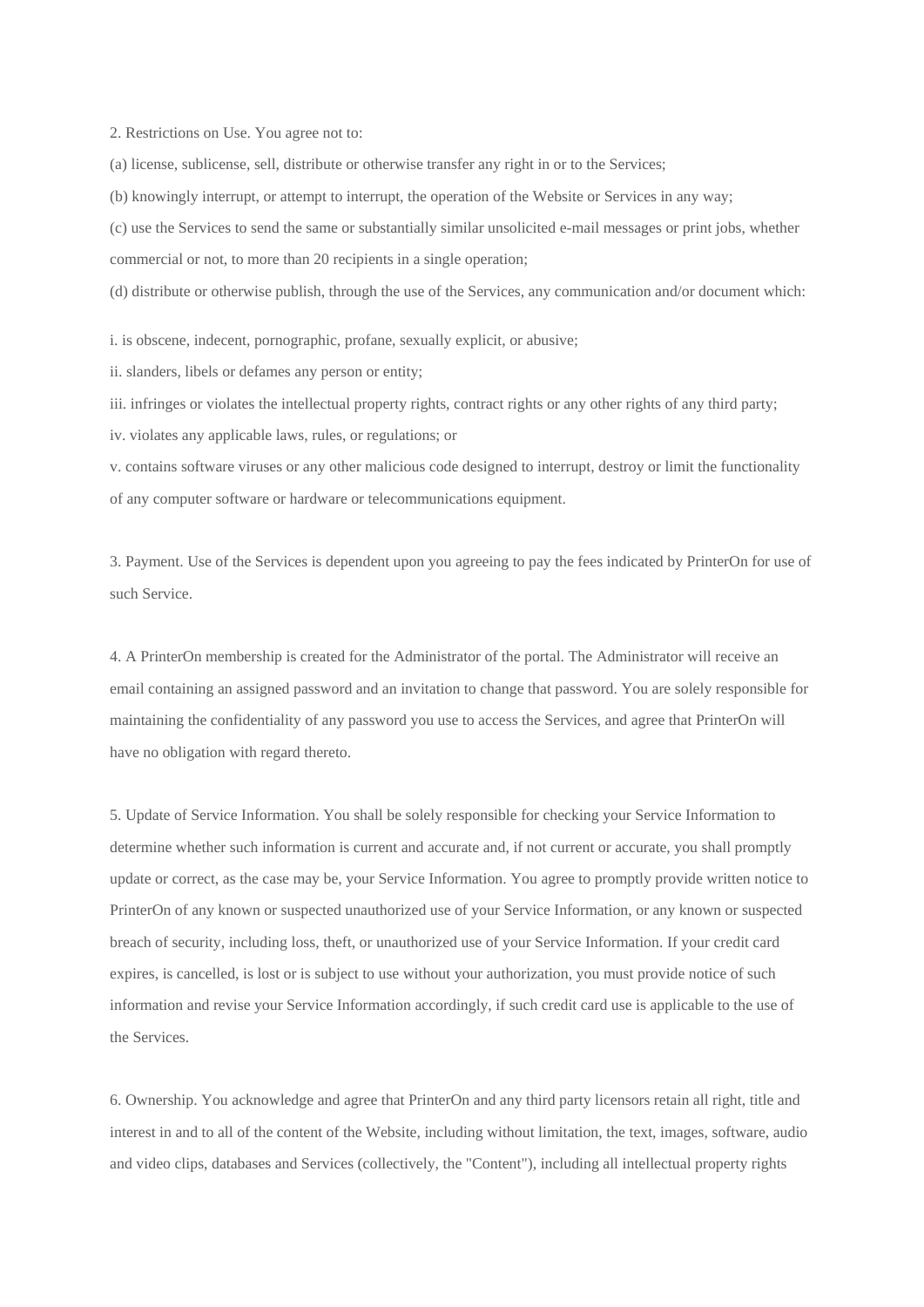therein (whether or not patentable or registrable under copyright, trademark, or similar legislation or subject to analogous protection), including without limitation, any and all enhancements, improvements, corrections and/or modifications to the Website and/or the Services, save and except for content solely rightfully provided by you. Nothing in these terms and conditions confers to you any ownership rights to the Website or the Services. This website, and related software, contains matter covered by U.S. and international patents, including U.S. Patents 8,570,566, 7,827,293, 7,249,188, 7,007,093 and 6,990,527.

7. Content of Communications Using PrinterOn's Services. You are solely responsible for the content of any transmissions of communications you send or receive using the Services through the Website.

8. Privacy Policy. PrinterOn's policy with respect to the collection, use and disclosure of your personal information is set forth in our Privacy Policy.

9. Monitoring. Through the use of the Services, PrinterOn provides you with the opportunity to receive, send and print documents and/or communications. PrinterOn reserves the right, but has no obligation, to monitor your usage of the Services to determine, in PrinterOn's sole discretion, if such usage may violate the terms of this Agreement. PrinterOn shall not monitor nor can it access the content of any print job sent using the Services.

10. Links to Other Sites. The Website may contain links and pointers to other websites maintained by third parties. Such links do not constitute an endorsement by PrinterOn or any of its affiliated corporations and their respective directors, officers, employees or shareholders (the "Affiliates") of such websites or any of the contents of such websites. PrinterOn and its Affiliates do not control, and are not responsible for, the availability, accuracy, or currency of such third-party sites or any information, content, products or services accessible from such third-party websites.

#### 11. Modifications.

#### (a) To the Agreement:

PrinterOn has the right to modify, in its sole discretion, this Agreement. Any modification is effective immediately upon posting to the Website or upon distribution via e-mail. Your continued use of the Website following notice of any modification to this Agreement shall be conclusively deemed an acceptance of all such modification(s).

#### (b) To the Website:

PrinterOn has the right, in its sole discretion without notice, to modify, correct any errors or omissions in any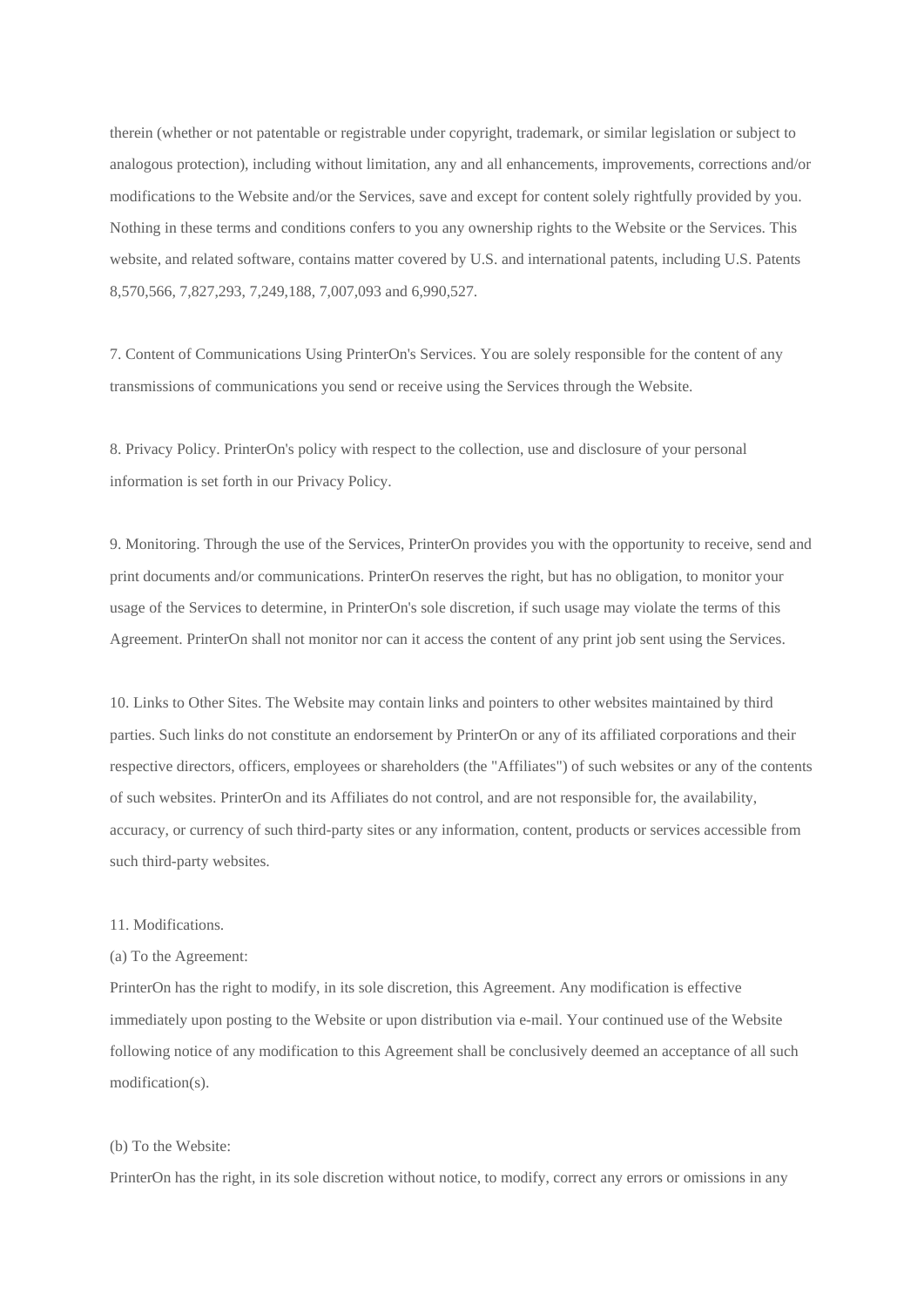portion of the Website, suspend or discontinue the Website or any portion thereof at any time, including, without limitation, the availability of any Services. PrinterOn may also impose limits on certain features and other services available through the Website or restrict your access to parts or all of the Website without notice or liability.

12. Termination. PrinterOn my terminate this Agreement and/or your access to and use of the Website or Services:

(a) immediately, in the event PrinterOn determines, in its sole discretion, that you have breached this Agreement, including, without limitation, Sections 2, 3, 5 and 15;

(b) upon 5 days prior written notice by e-mail from PrinterOn for any reason.

13. Disclaimer of Warranties. You expressly understand and agree that your use of the Website and Services is at your sole risk. The Website and Services are provided to you on an "AS IS" basis and may not always be available due to causes described in Section 14 hereof and you acknowledge that:

(a) the transmission or receipt of any e-mail messages and/or attachments using the Services may occur over an unsecured network and may therefore not remain confidential; and

(b) the form and content of any e-mail message and/or attachments transmitted or received using the Services may differ from the original. PrinterOn expressly disclaims all warranties and conditions of any kind, whether express or implied, including, without limitation, the implied warranties and conditions of merchantability, fitness for a particular purpose and non-infringement. You agree that no advice or information, whether oral or written, obtained by you from PrinterOn or through or from the Website or the Services shall create any warranty not expressly stated in these terms and conditions.

14. Limitation of Liability. You agree that in no event will PrinterOn or its Affiliates be liable for damages in respect of incidental, ordinary, punitive, exemplary, indirect, special or consequential damages including, but not limited to, lost business revenue, lost profits, loss of data, loss of business opportunity or any claim against PrinterOn by any other party even if PrinterOn has been advised of the possibility of such damage, claim or loss. You agree that PrinterOn will not be liable to you or any third party for:

(a) any termination of your access to the Website or Services;

(b) any unauthorized disclosure of your passwords or other personal identification numbers that may be assigned to you by PrinterOn or chosen by your for access to the Website and/or Services or unauthorized disclosure of your Account Information that occurs through no fault of PrinterOn; or

(c) the accuracy, truthfulness or validity of any data entered by you through use of the Website or Services.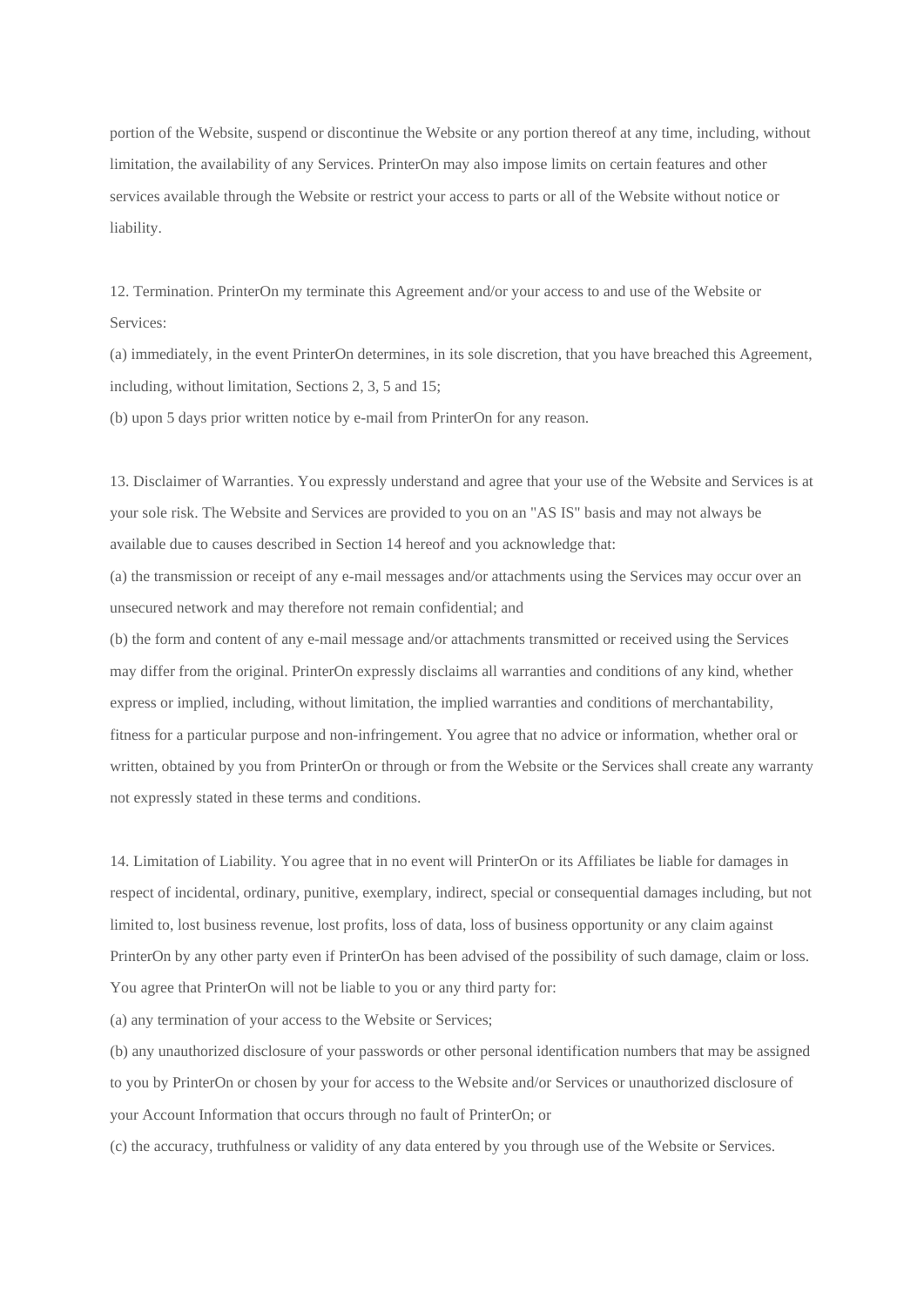You further acknowledge and agree that PrinterOn will not be liable for any loss resulting from a cause over which PrinterOn does not have any direct control, including but not limited to, failure of equipment or services relating to your computer, problems with data transmission facilities or your telephone or telephone service, unauthorized access, theft, operator errors, severe weather, earthquakes or labour disputes. PrinterOn is not responsible for any damage to your computer, software, modem, telephone or wireless device or other property resulting from your use of the service. You further agree that regardless of any statute or law to the contrary, any claim or cause of action arising out of or related to use of the Website or Services or arising out of these terms and conditions must be filed within one (1) year after such claim or cause of action arose or be forever barred. Some jurisdictions do not allow the exclusion of certain warranties or the limitation or exclusion of liability for incidental or consequential damages and accordingly, some of the above limitations may not apply to you.

15. Indemnification. You agree to indemnify and hold PrinterOn harmless from and against any loss, liability, cost, expense or damage arising out of any claim, suit, action or judgment brought against PrinterOn or its Affiliates related to your violation of any provincial, state, federal or other laws or regulations or any third party rights, including, without limitation, invasion of privacy terms.

16. General Provisions.

(a) These terms and conditions constitute the full, final and entire agreement between you and PrinterOn. All prior agreements or representations, written or oral, between you and PrinterOn are superseded by these terms and conditions.

(b) These terms and conditions inure to the benefit of and shall be binding upon our respective heirs, successors or permitted assigns, as the case may be.

(c) If any of these terms and conditions are found by a court of competent jurisdiction to be invalid, the parties hereto nevertheless agree that the court should endeavour to give effect to the parties' intentions as reflected in such term or condition, and the other terms and conditions shall remain in full force and effect.

(d) These terms and conditions shall be governed and construed in accordance with the laws of the Province of Ontario, Canada and the laws of Canada applicable therein without reference to its conflict of laws principles. The parties irrevocably submit to the exclusive jurisdiction of a court of competent jurisdiction in Ontario in any suit, action or other legal proceeding relating to these terms and conditions and all claims in respect to any such suit, action or other legal proceeding may be heard and determined in and enforced in and by any such court. The parties agree that the provisions of the United Nations Convention on Contracts for the International Sale of Goods do not apply to this Agreement.

### SaaS Software License Agreement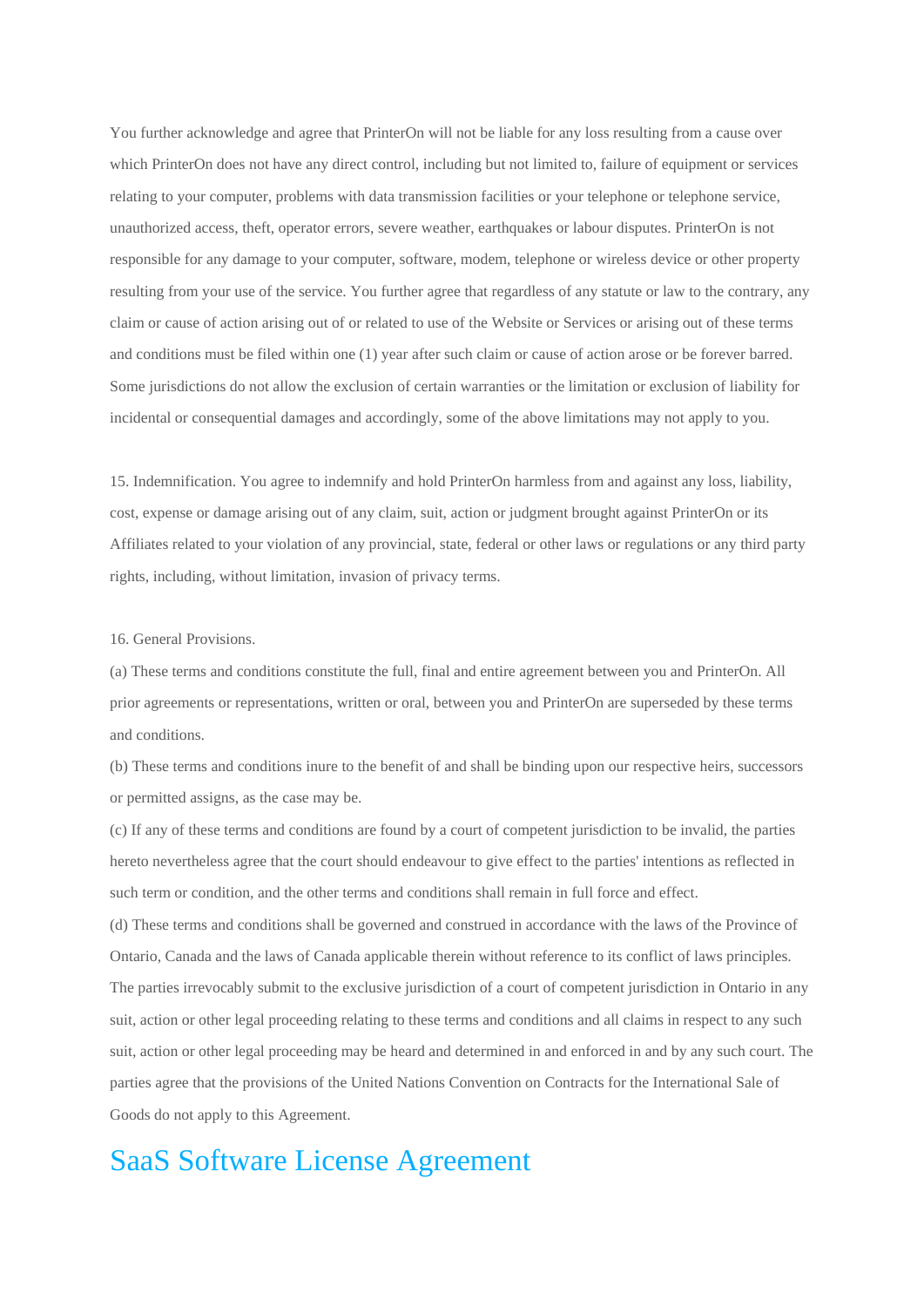THIS AGREEMENT SETS FORTH THE TERMS AND CONDITIONS FOR YOUR USE OF THIS PRINTERON ("PrinterOn") WEBSITE (the "Website") AND ANY OF THE SERVICES (the "Services") OFFERED BY PRINTERON THROUGH THIS WEBSITE. YOUR USE OF THIS WEBSITE AND/OR THE SERVICES IS SUBJECT TO YOUR COMPLIANCE WITH THESE TERMS AND CONDITIONS AND BY USING THIS WEBSITE AND/OR THE SERVICES, YOU AGREE TO BE BOUND BY THESE TERMS AND CONDITIONS. IF YOU DO NOT AGREE WITH THESE TERMS AND CONDITIONS, PLEASE DO NOT USE THE WEBSITE AND/OR THE SERVICES.

YOU MUST BE AT LEAST 18 YEARS OF AGE TO USE THIS WEBSITE AND THE SERVICES AND POSSESS THE LEGAL RIGHT AND ABILITY TO ENTER INTO THESE TERMS AND CONDITIONS AND TO USE THE WEBSITE AND SERVICES IN ACCORDANCE WITH THESE TERMS AND **CONDITIONS** 

1. License Grant. PrinterOn grants you a non-exclusive, non-transferable license to use this Website and the Services in accordance with these terms and conditions of use and any other terms and conditions set out on the Website. Printing Portals and PrintSpots are limited to an annual page printing limit of 50,000 pages. PrinterOn reserves the right to review, change and enforce such page limitations.

2. Restrictions on Use. You agree not to:

- (a) license, sublicense, sell, distribute or otherwise transfer any right in or to the Services;
- (b) knowingly interrupt, or attempt to interrupt, the operation of the Website or Services in any way;

(c) use the Services to send the same or substantially similar unsolicited e-mail messages or print jobs, whether commercial or not, to more than 20 recipients in a single operation;

- (d) distribute or otherwise publish, through the use of the Services, any communication and/or document which:
- i. is obscene, indecent, pornographic, profane, sexually explicit, or abusive;
- ii. slanders, libels or defames any person or entity;
- iii. infringes or violates the intellectual property rights, contract rights or any other rights of any third party;
- iv. violates any applicable laws, rules, or regulations; or

v. contains software viruses or any other malicious code designed to interrupt, destroy or limit the functionality of any computer software or hardware or telecommunications equipment.

3. Payment. Use of the Services is dependent upon you agreeing to pay the fees indicated by PrinterOn for use of such Service.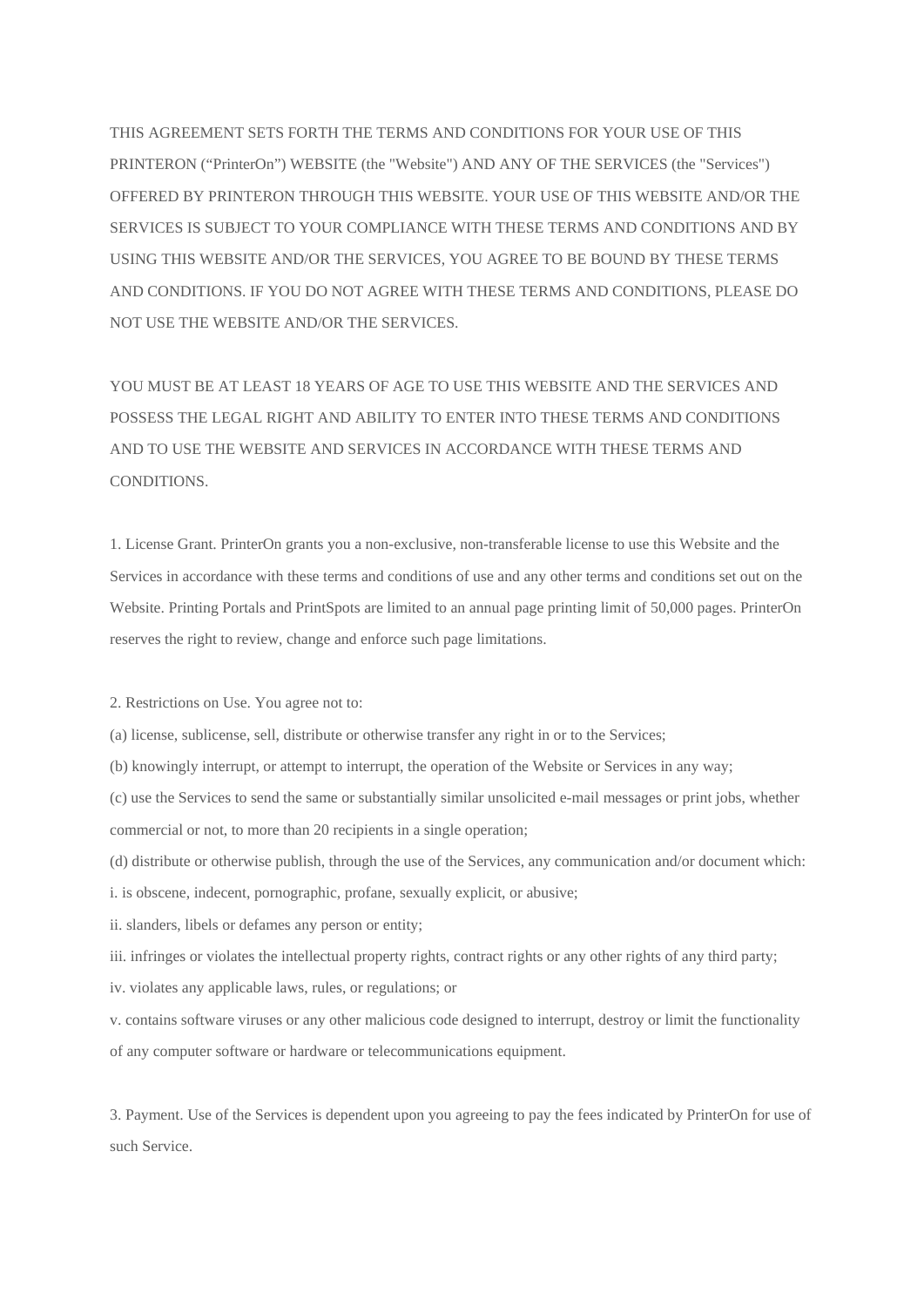4. A PrinterOn membership is created for the Administrator of the portal. The Administrator will receive an email containing an assigned password and an invitation to change that password. You are solely responsible for maintaining the confidentiality of any password you use to access the Services, and agree that PrinterOn will have no obligation with regard thereto.

5. Update of Service Information. You shall be solely responsible for checking your Service Information to determine whether such information is current and accurate and, if not current or accurate, you shall promptly update or correct, as the case may be, your Service Information. You agree to promptly provide written notice to PrinterOn of any known or suspected unauthorized use of your Service Information, or any known or suspected breach of security, including loss, theft, or unauthorized use of your Service Information. If your credit card expires, is cancelled, is lost or is subject to use without your authorization, you must provide notice of such information and revise your Service Information accordingly, if such credit card use is applicable to the use of the Services.

6. Ownership. You acknowledge and agree that PrinterOn and any third party licensors retain all right, title and interest in and to all of the content of the Website, including without limitation, the text, images, software, audio and video clips, databases and Services (collectively, the "Content"), including all intellectual property rights therein (whether or not patentable or registrable under copyright, trademark, or similar legislation or subject to analogous protection), including without limitation, any and all enhancements, improvements, corrections and/or modifications to the Website and/or the Services, save and except for content solely rightfully provided by you. Nothing in these terms and conditions confers to you any ownership rights to the Website or the Services. This website, and related software, contains matter covered by U.S. and international patents, including U.S. Patents 9,058,138, 8,970,873, 8,843,617, 8,570,566, 7,827,293, 7,249,188, 7,007,093 and 6,990,527.

7. Content of Communications Using PrinterOn's Services. You are solely responsible for the content of any transmissions of communications you send or receive using the Services through the Website.

8. Privacy Policy. PrinterOn's policy with respect to the collection, use and disclosure of your personal information is set forth in our Privacy Policy.

9. Monitoring. Through the use of the Services, PrinterOn provides you with the opportunity to receive, send and print documents and/or communications. PrinterOn reserves the right, but has no obligation, to monitor your usage of the Services to determine, in PrinterOn's sole discretion, if such usage may violate the terms of this Agreement. PrinterOn shall not monitor nor can it access the content of any print job sent using the Services.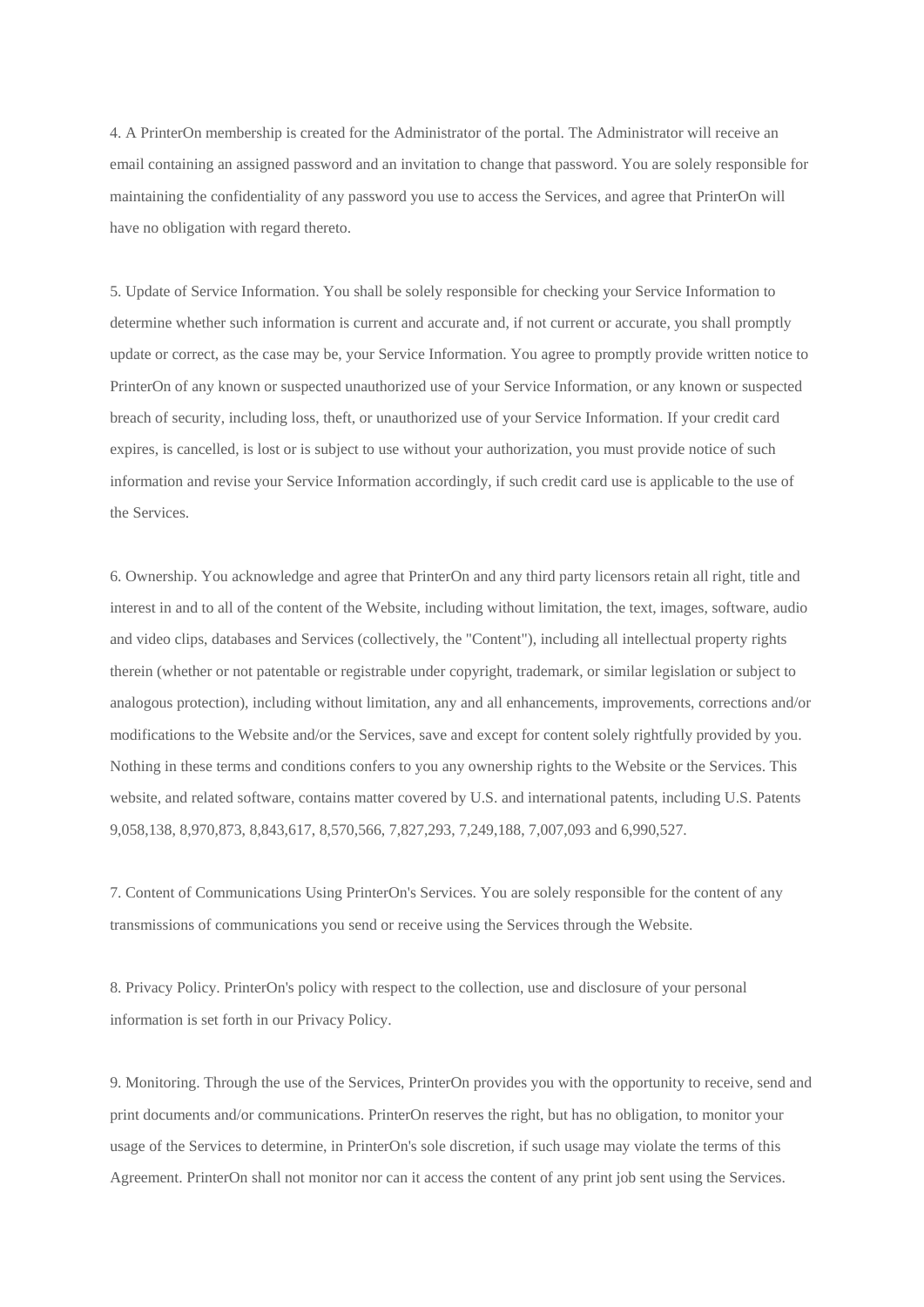10. Links to Other Sites. The Website may contain links and pointers to other websites maintained by third parties. Such links do not constitute an endorsement by PrinterOn or any of its affiliated corporations and their respective directors, officers, employees or shareholders (the "Affiliates") of such websites or any of the contents of such websites. PrinterOn and its Affiliates do not control, and are not responsible for, the availability, accuracy, or currency of such third-party sites or any information, content, products or services accessible from such third-party websites.

#### 11. Modifications.

#### (a) To the Agreement:

PrinterOn has the right to modify, in its sole discretion, this Agreement. Any modification is effective immediately upon posting to the Website or upon distribution via e-mail. Your continued use of the Website following notice of any modification to this Agreement shall be conclusively deemed an acceptance of all such modification(s).

(b) To the Website:

PrinterOn has the right, in its sole discretion without notice, to modify, correct any errors or omissions in any portion of the Website, suspend or discontinue the Website or any portion thereof at any time, including, without limitation, the availability of any Services. PrinterOn may also impose limits on certain features and other services available through the Website or restrict your access to parts or all of the Website without notice or liability.

12. Termination. PrinterOn my terminate this Agreement and/or your access to and use of the Website or Services:

(a) immediately, in the event PrinterOn determines, in its sole discretion, that you have breached this Agreement, including, without limitation, Sections 2, 3, 5 and 15;

(b) upon 5 days prior written notice by e-mail from PrinterOn for any reason.

13. Disclaimer of Warranties. You expressly understand and agree that your use of the Website and Services is at your sole risk. The Website and Services are provided to you on an "AS IS" basis and may not always be available due to causes described in Section 14 hereof and you acknowledge that:

(a) the transmission or receipt of any e-mail messages and/or attachments using the Services may occur over an unsecured network and may therefore not remain confidential; and

(b) the form and content of any e-mail message and/or attachments transmitted or received using the Services may differ from the original. PrinterOn expressly disclaims all warranties and conditions of any kind, whether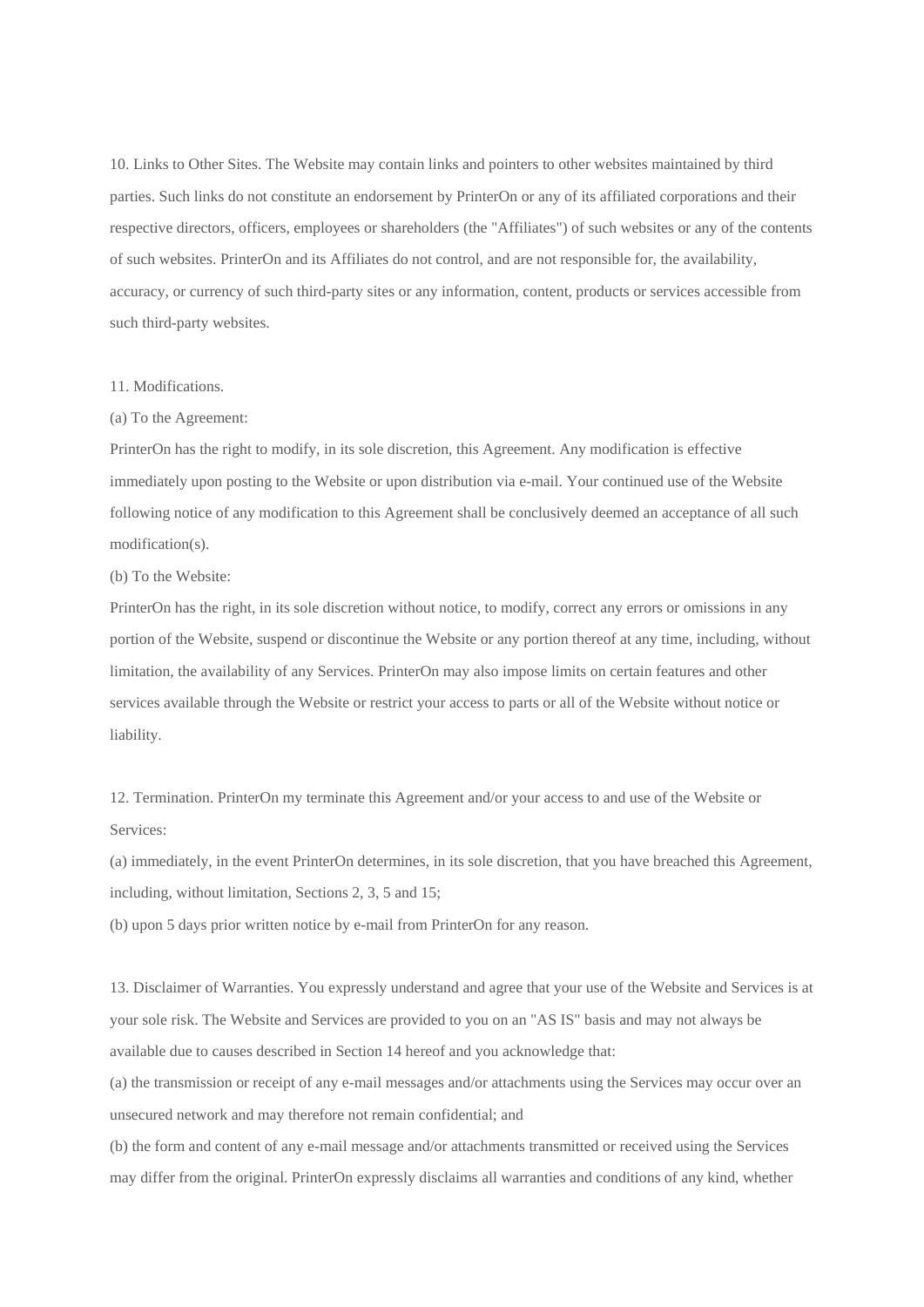express or implied, including, without limitation, the implied warranties and conditions of merchantability, fitness for a particular purpose and non-infringement. You agree that no advice or information, whether oral or written, obtained by you from PrinterOn or through or from the Website or the Services shall create any warranty not expressly stated in these terms and conditions.

14. Limitation of Liability. You agree that in no event will PrinterOn or its Affiliates be liable for damages in respect of incidental, ordinary, punitive, exemplary, indirect, special or consequential damages including, but not limited to, lost business revenue, lost profits, loss of data, loss of business opportunity or any claim against PrinterOn by any other party even if PrinterOn has been advised of the possibility of such damage, claim or loss. You agree that PrinterOn will not be liable to you or any third party for:

(a) any termination of your access to the Website or Services;

(b) any unauthorized disclosure of your passwords or other personal identification numbers that may be assigned to you by PrinterOn or chosen by your for access to the Website and/or Services or unauthorized disclosure of your Account Information that occurs through no fault of PrinterOn; or

(c) the accuracy, truthfulness or validity of any data entered by you through use of the Website or Services.

You further acknowledge and agree that PrinterOn will not be liable for any loss resulting from a cause over which PrinterOn does not have any direct control, including but not limited to, failure of equipment or services relating to your computer, problems with data transmission facilities or your telephone or telephone service, unauthorized access, theft, operator errors, severe weather, earthquakes or labour disputes. PrinterOn is not responsible for any damage to your computer, software, modem, telephone or wireless device or other property resulting from your use of the service. You further agree that regardless of any statute or law to the contrary, any claim or cause of action arising out of or related to use of the Website or Services or arising out of these terms and conditions must be filed within one (1) year after such claim or cause of action arose or be forever barred. Some jurisdictions do not allow the exclusion of certain warranties or the limitation or exclusion of liability for incidental or consequential damages and accordingly, some of the above limitations may not apply to you.

15. Indemnification. You agree to indemnify and hold PrinterOn harmless from and against any loss, liability, cost, expense or damage arising out of any claim, suit, action or judgment brought against PrinterOn or its Affiliates related to your violation of any provincial, state, federal or other laws or regulations or any third party rights, including, without limitation, invasion of privacy terms.

#### 16. General Provisions.

(a) These terms and conditions constitute the full, final and entire agreement between you and PrinterOn. All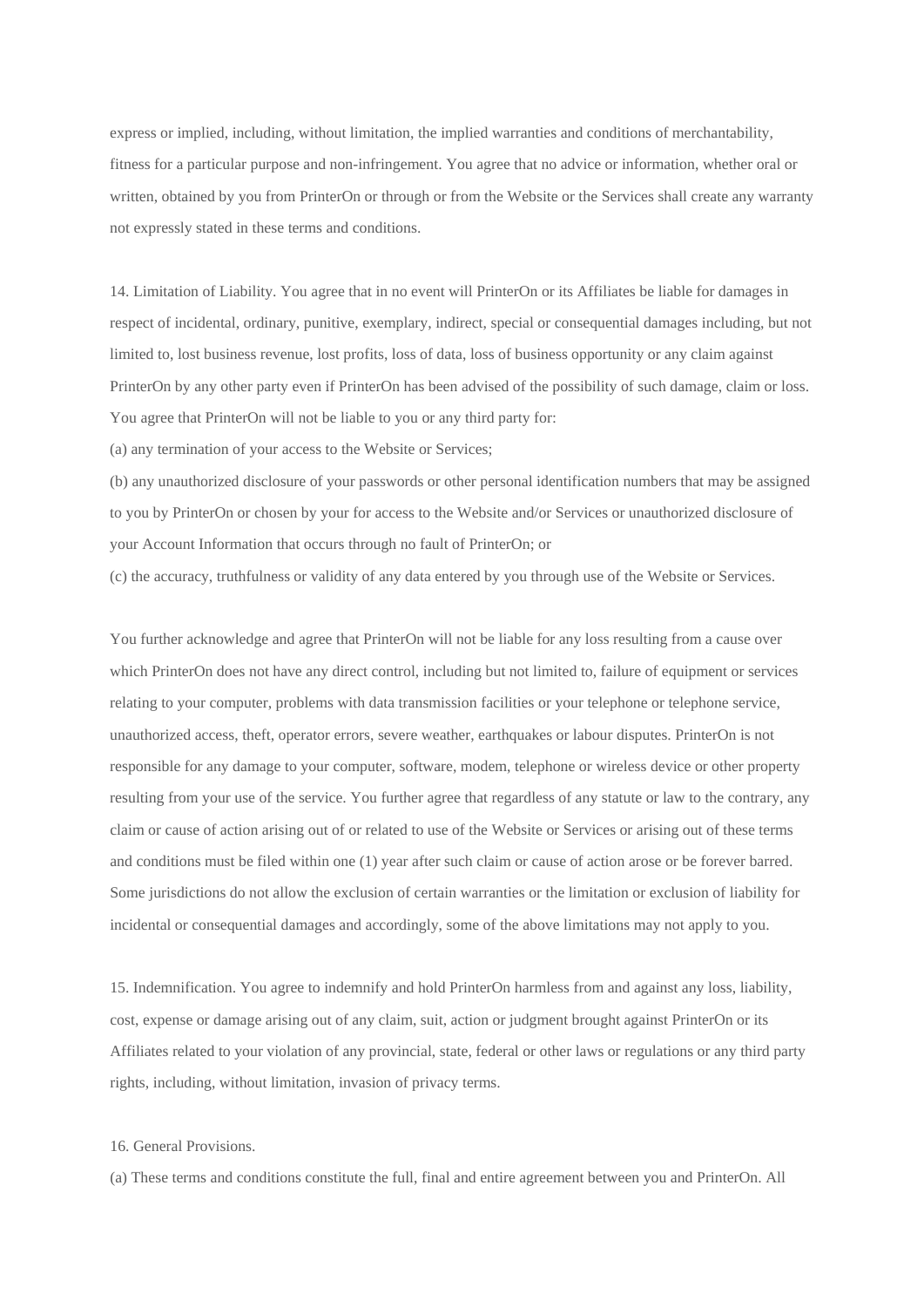prior agreements or representations, written or oral, between you and PrinterOn are superseded by these terms and conditions.

(b) These terms and conditions inure to the benefit of and shall be binding upon our respective heirs, successors or permitted assigns, as the case may be.

(c) If any of these terms and conditions are found by a court of competent jurisdiction to be invalid, the parties hereto nevertheless agree that the court should endeavour to give effect to the parties' intentions as reflected in such term or condition, and the other terms and conditions shall remain in full force and effect.

(d) These terms and conditions shall be governed and construed in accordance with the laws of the Province of Ontario, Canada and the laws of Canada applicable therein without reference to its conflict of laws principles. The parties irrevocably submit to the exclusive jurisdiction of a court of competent jurisdiction in Ontario in any suit, action or other legal proceeding relating to these terms and conditions and all claims in respect to any such suit, action or other legal proceeding may be heard and determined in and enforced in and by any such court. The parties agree that the provisions of the United Nations Convention on Contracts for the International Sale of Goods do not apply to this Agreement.

If you have any questions or require clarification, please contact in writing:

PrinterOn Inc. 221 McIntyre Drive Kitchener, Ontario Canada N2R 1G1 Facsimile: (519) 748-9457

### Enterprise Solution License Agreement

This legal document is an agreement (the "License") between the end user who may be an individual or business entity ("Licensee"), and PrinterOn Inc. ("PrinterOn"), regarding the software recorded on the enclosed media or software to be downloaded from the website to which Licensee is directed (the "Software"). Licensee accepts and agrees to be bound by the terms of this License by downloading or installing the Software. If Licensee does not accept the terms of this License, Licensee shall not download or install the Software.

1. OWNERSHIP OF SOFTWARE. PrinterOn and its third party suppliers retain title and ownership of all rights, including copyright and all other intellectual property rights, in and to the Software and accompanying written materials (the "Documentation"), and all copies thereof, regardless of form or media. This License is not a sale of any rights in or to the Software or the Documentation or any copy thereof. Licensee acquires no right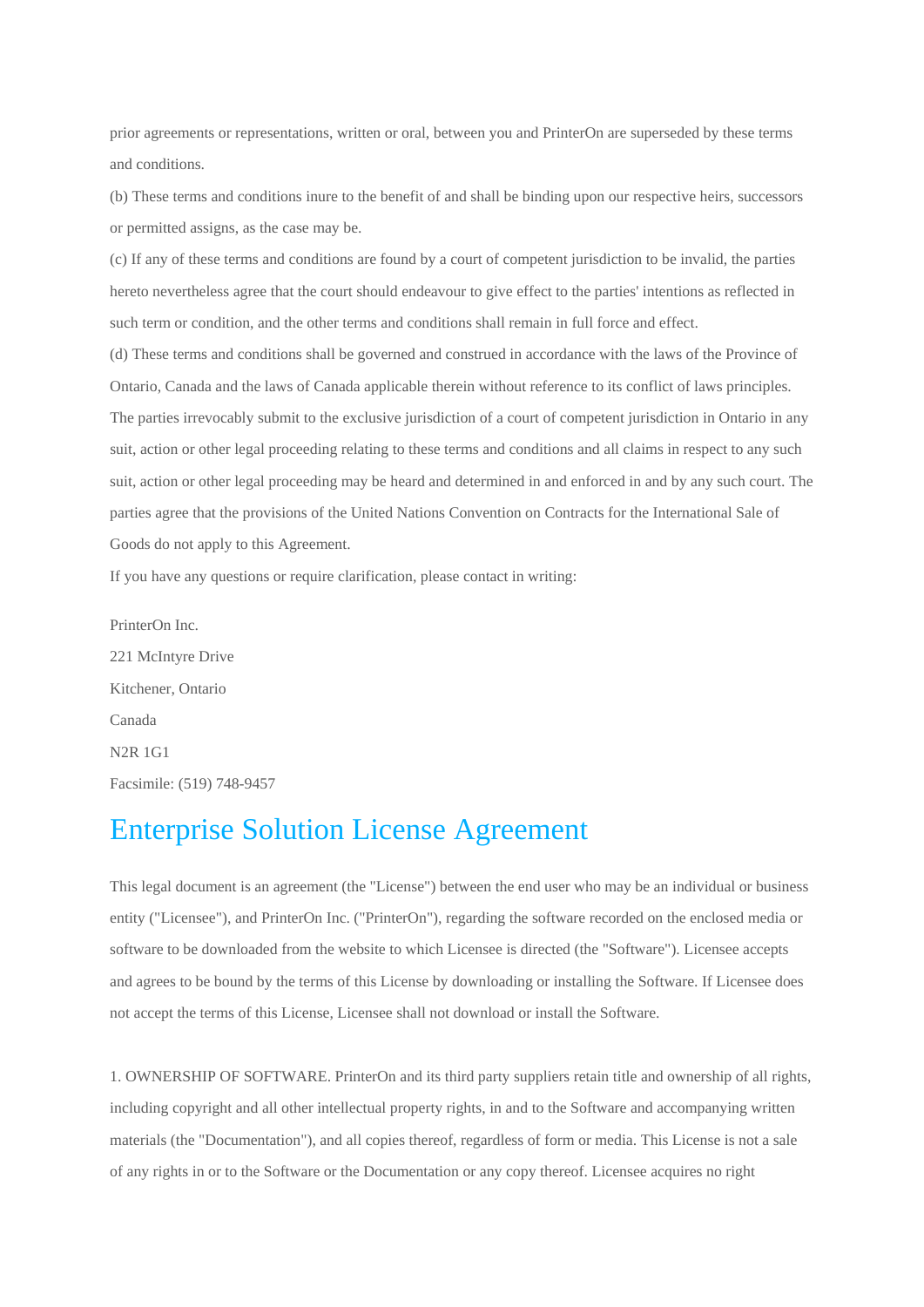whatsoever to the Software or the Documentation except the right to use the Software and the Documentation in accordance with the terms of this License. This Software contains matter that is covered by US and international patents, including US Patents 8,570,566, 7,007,093, 7,249,188, 6,990,527 and 7,827,293.

2. THIRD PARTY LICENSES. Licensee acknowledges that the Software may utilize software and other materials provided by third parties. Such third parties may enforce the provisions of this License to the extent such third party software and other materials are used by Licensee. Any limitation of liabilities in this License also apply to such third party suppliers and the third party software and other materials provided by them. Such limitation of liabilities apply to the Software as a whole and are not cumulative.

3. GRANT OF LICENSE. PrinterOn grants to Licensee, a nonexclusive and non-transferrable, perpetual right to use for personal or internal business purposes the executable code version of the Software and the Documentation, as long as Licensee complies with the terms and conditions of this License (the "Server License"). PrinterOn reserves all rights not expressly granted to Licensee in this License. For the licensing of the Software , a "printer" is defined as a physical device capable of outputting hardcopy printed material. One serVER license is required for each printer that produces output that is generated, supported or handled by the SOFTWARE and the Global Print Directory (as defined in the next paragraph). This SERVER license per printer is required regardless of whether one or multiple physical devices are connected to one print queue.

Each Server License permits the Licensee to enter the related Printer identifiers into PrinterOn's on-line printer directory application (the "Global Print Directory"), which provides search and discovery capabilities as well as license validation. In order to maintain functionality of the Software in association with the related Printer for a period of one year from the date of grant of this License, the Licensee must enter the related Printer identifiers into the Global Print Directory by following the instructions set forth in the Documentation. Thereafter, Licensee must pay an annual maintenance fee, annually in advance, in order to maintain the related Printer identifiers in the Global Print Directory thereby maintaining the functionality of the Software in association with the related Printer during the year in which the pre-paid maintenance fee relates. PrinterOn grants a limited license to Licensee to remotely access and use the Global Print Directory for the sole purpose of entering the related Printer identifiers.

4. CERTAIN COPY AND USE RESTRICTIONS. The Server License permits Licensee to install and use as many instances of the Server Software as may be necessary to support Licensee's Printer. In addition, Licensee may keep one copy of the Software solely for backup or archival purposes. Unauthorized copying or distribution of the Software, including Software which has been modified, merged, or included with other software, or of the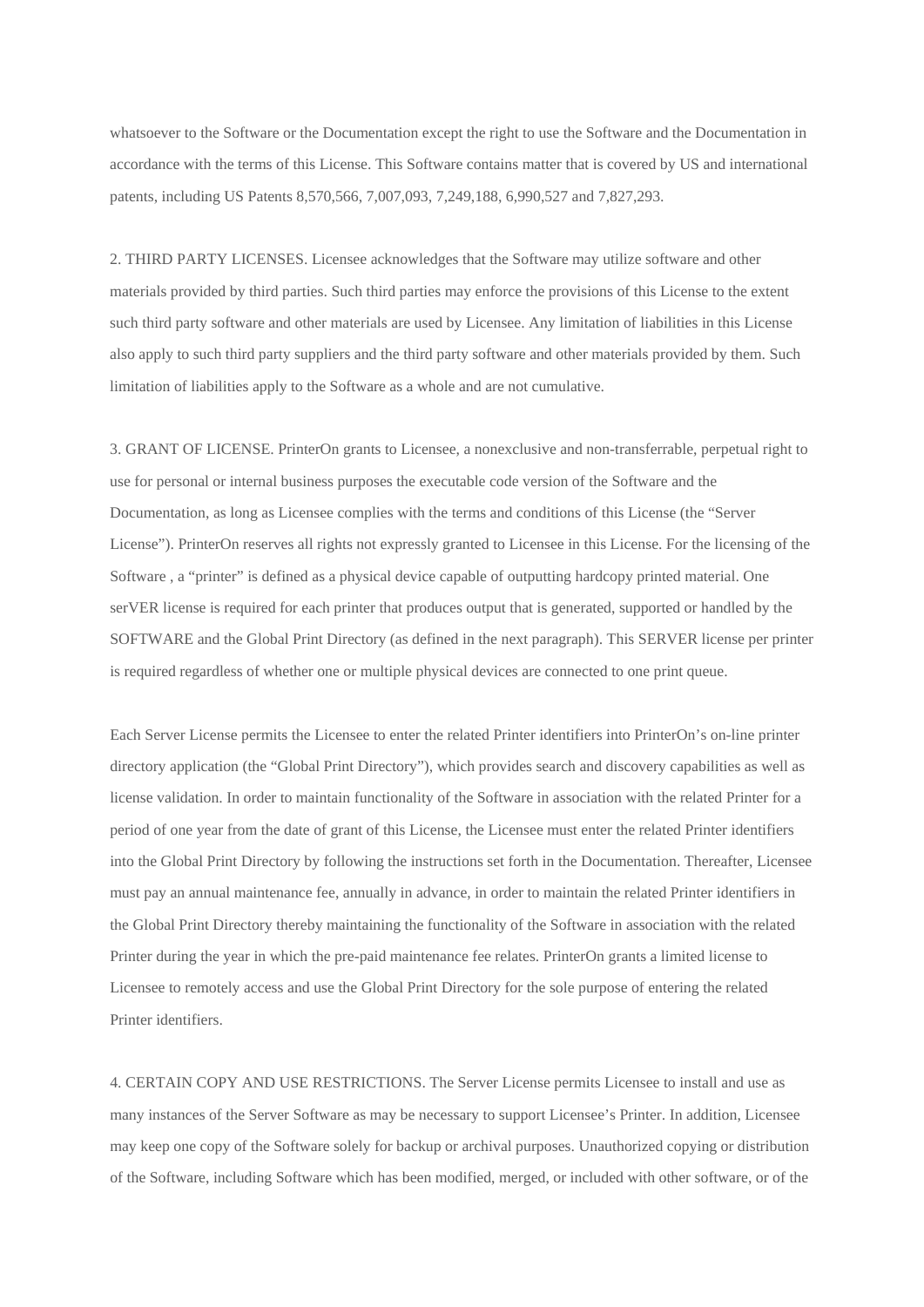Documentation is expressly prohibited unless agreed to in writing by PrinterOn. Licensee must reproduce and include the copyright notice on any backup copy of the Software and Documentation. Licensee may not remove any proprietary rights or copyright notice or identification which indicates the ownership of PrinterOn of the Software or the Documentation.

5. USE RESTRICTIONS. Licensee shall not (a) modify, adapt, decompile, disassemble reverse engineer, or otherwise attempt to derive the source code for the Software, or create derivative works based on the Software or the Documentation; (b) assign this License or redistribute, encumber, sell, transfer, lease, or grant a sublicense of the Software or the licenses granted herein or otherwise transfer rights to the Software to any person or entity except as and when authorized by PrinterOn in writing; (c) directly or indirectly, export or transmit the Software, either alone or bundled with other software, to any country to which such export or transmission is restricted by any applicable U.S. regulation or statute without the appropriate prior written consent of the applicable government entity or department. Licensee will make reasonable efforts to prevent any unauthorized use of the Software or Documentation by third parties and will advise Licensee's employees of the restrictions upon use restrictions herein.

In this paragraph,

a. "MPS" means the management of Printers and other devices by Licensee (hereafter a "MPS Provider") for or on behalf of its customers, by (among other things) using the Software.

b. "MPS Service Agreement" means an agreement between MPS Provider and its customer to provide MPS.

c. "MPS Printer" is a Printer that is either owned by MPS Provider for the benefit of its customer or managed by the MPS Provider for the benefit of its customer pursuant to a Service Agreement.

d. If MPS Provider uses the Software to provide MPS, the following shall apply (in addition to the other provisions herein) to the MPS Provider:

i. All MPS must be subject to a MPS Services Agreement that is of a specified duration.

ii. MPS Provider may purchase several Server Licenses, and each such Server License may support not more than one MPS Printer.

iii. Once a Server License is deployed and the Software is used in association with one MPS Printer of a customer, it may not be redeployed, and the Software may not be used in association with another MPS Printer except another MSP Printer of the same customer.

iv. Each Server License that is deployed shall have a term of use that shall be the same as the term of the MPS Service Agreement. Upon expiry or termination of the MPS Service Agreement, the Server License shall also expire. An expired Server License may not be redeployed or otherwise used or made available for any purpose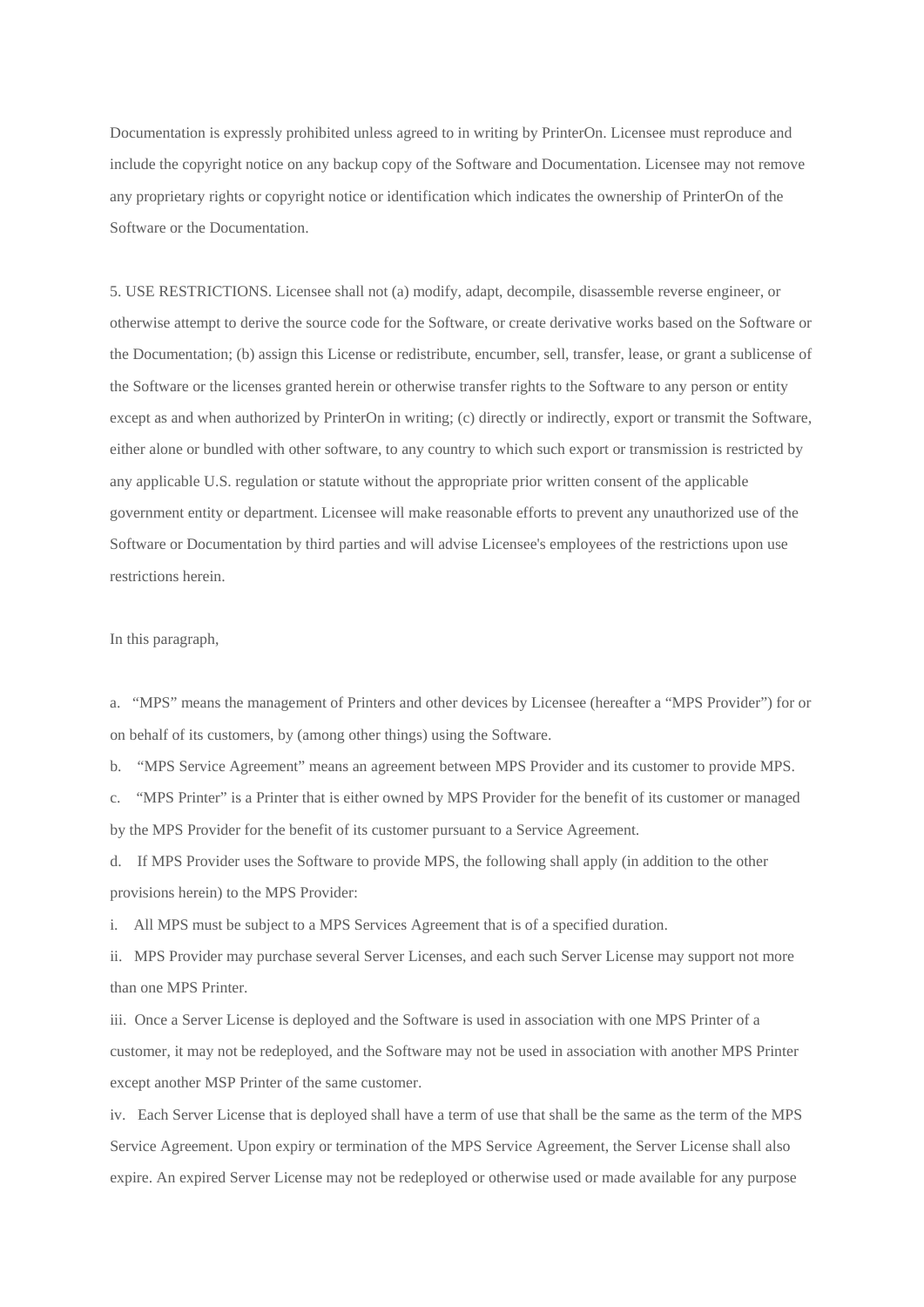whatsoever.

v. MPS Provider shall maintain complete and accurate MPS Agreements and other documentation to support the provision of MPS by MPS Provider to its clients. PrinterOn shall have the right directly, or by engaging an independent accountant, to review MPS Provider's records, which records shall include all MPS Agreements necessary to verify compliance by MPS Provider with this paragraph. On reasonable notice from PrinterOn, MPS Provider shall give such person access to such records at MPS Provider's facilities during normal business hours. Subject to the next sentence, such audit shall be at PrinterOn's expense and may occur no more than once in any twelve month period. If such audit reveals that MPS Provider is in breach this paragraph, in addition to any other remedy PrinterOn may have, MPS Provider shall be required to immediately pay addition licensee fees at PrinterOn's then prevailing rates so that MPS Provider is compliant with this paragraph and MPS Provider shall immediately pay for the cost of the audit. This Section shall survive the termination of this License for 12 months

Licensee will not use the Software or Documentation to distribute or solicit content that (a) is unlawful, harmful to minors, threatening, harassing, abusive, defamatory, vulgar, gratuitously violent, obscene, pornographic, libellous, invasive of another's privacy, or racially, ethnically or otherwise offensive; (b) infringes someone else's intellectual property or other rights; (c) advocates or solicits violence or other criminal conduct; (d) violates any law, regulation, or contract; (e) specially advertises or promotes any product or service that is illegal in the domicile of either the distributor or recipient; (f) constitutes unsolicited or unauthorized advertising, junk or bulk [e-mail], junk or bulk fax, chain letters, or any other unsolicited commercial communication, except as PrinterOn specifically authorizes in writing; (f) contains software viruses or any other computer code, files, or programs that are designed or intended to disrupt, damage, or limit the functioning of any software, hardware, or telecommunications equipment.

Licensee is responsible for all activities that occur under its password or account. Licensee will immediately notify PrinterOn of any unauthorized use of Licensee's password or account or any other breach of security. Licensee will not disrupt the functioning of PrinterOn's website, solicit another user's password, or otherwise act in a way that interferes with other users' use of the PrinterOn's website.

PrinterOn is not liable for the deletion or loss of messages, other communications, or other content maintained or transmitted by the Software. PrinterOn may change or terminate the Global Print Directory functionality or any part of it without notice or liability save and except that (i) if PrinterOn terminates the Global Print Directory functionality in the first year of the License grant other than by reason of a breach of this License by Licensee, PrinterOn shall refund the pro rata portion of the license fee paid (based upon the number of complete months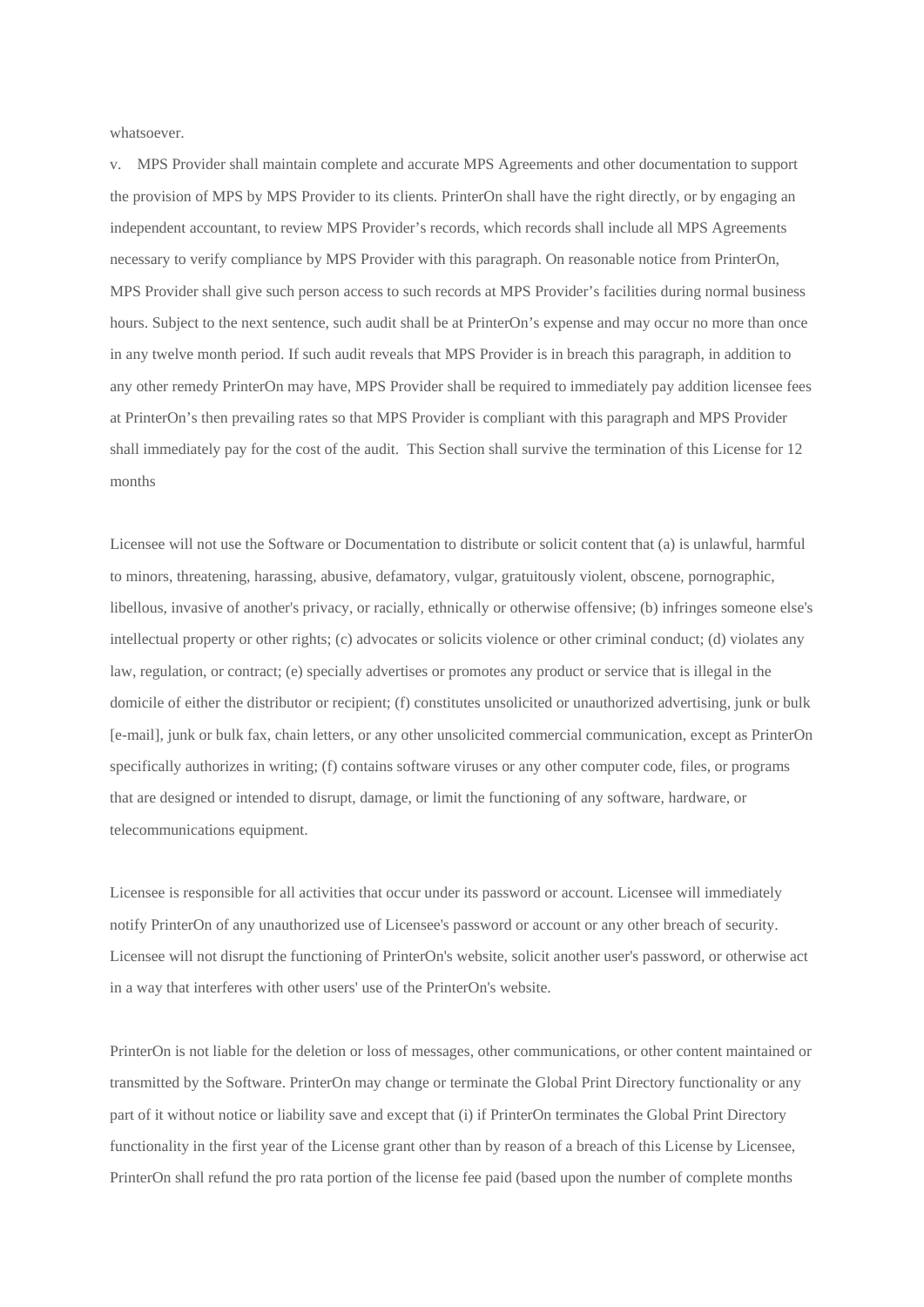remaining in the first year following the date of the License grant) and (ii) if PrinterOn terminates the Global Print Directory functionality in any subsequent year following the date of the License grant other than by reason of a breach of this License by Licensee, PrinterOn shall refund the pro rata portion of the maintenance fee paid in respect of that year (based upon the number of complete months remaining in the such year). .

6. BUSINESS ENTITY. If Licensee is a business entity, any failure to comply with the terms and conditions of this License by any individual who is employed by or an agent of the business entity will be a failure to comply by Licensee and this License will terminate immediately.

7. TERMINATION. This License is effective until terminated. This License will terminate automatically without notice from PrinterOn if Licensee fails to comply with any provision of this License. Upon termination, Licensee shall immediately cease to use the Software and the Documentation and shall destroy the Software and the Documentation and all copies thereof. In addition, if Licensee fails to pay annual maintenance fees in advance, as referred to in Section 3, Licensee acknowledges and agrees that the Software will cease to function in combination with the applicable Licensee Printer. Termination or the lack of functionality of the Software for failure to pay maintenance fees, shall not entitle Licensee or any other person, firm, corporation, or other entity to a full or partial refund of any License fee paid. The provisions in sections 8 and 9 herein shall remain in force after termination of this License.

8. LIMITED WARRANTY. PRINTERON IS LICENSING THE SOFTWARE TO LICENSEE ON AN "AS IS" BASIS, WITHOUT WARRANTY OR CONDITION OF ANY KIND, EITHER EXPRESS OR IMPLIED, ARISING BY STATUTE OR OTHERWISE IN LAW OR FROM THE COURSE OF DEALING OR IN TRADE INCLUDING WITHOUT LIMITATION WARRANTIES OR CONDITIONS OF MERCHANTABILITY QUANTITY OR FITNESS FOR A PARTICULAR PURPOSE OR NON-INFRINGING, ALL OF WHICH ARE EXCLUDED TO THE FULLEST EXTENT PERMITTED BY LAW.

WITHOUT IN ANY WAY LIMITING THE GENERALITY OF THE PRECEEDING PARAGRAPH, LICENSEE ASSUMES THE ENTIRE RISK AS TO THE QUALITY AND PERFORMANCE OF SOFTWARE AND DOCUMENTATION. PRINTERON DOES NOT WARRANT, GUARANTEE OR MAKE ANY REPRESENTATIONS REGARDING THE USE, OR THE RESULTS OF USE, OF THE SOFTWARE OR DOCUMENTATION IN TERMS OF CORRECTNESS, ACCURACY, RELIABILITY, CURRENTNESS, OR OTHERWISE. THE ENTIRE RISK AS TO THE RESULTS AND PERFORMANCE OF THE SOFTWARE IS ASSUMED BY LICENSEE. NO ORAL OR WRITTEN INFORMATION OR ADVICE GIVEN BY PRINTERON, ITS DEALERS, DISTRIBUTORS, AGENTS OR EMPLOYEES SHALL CREATE A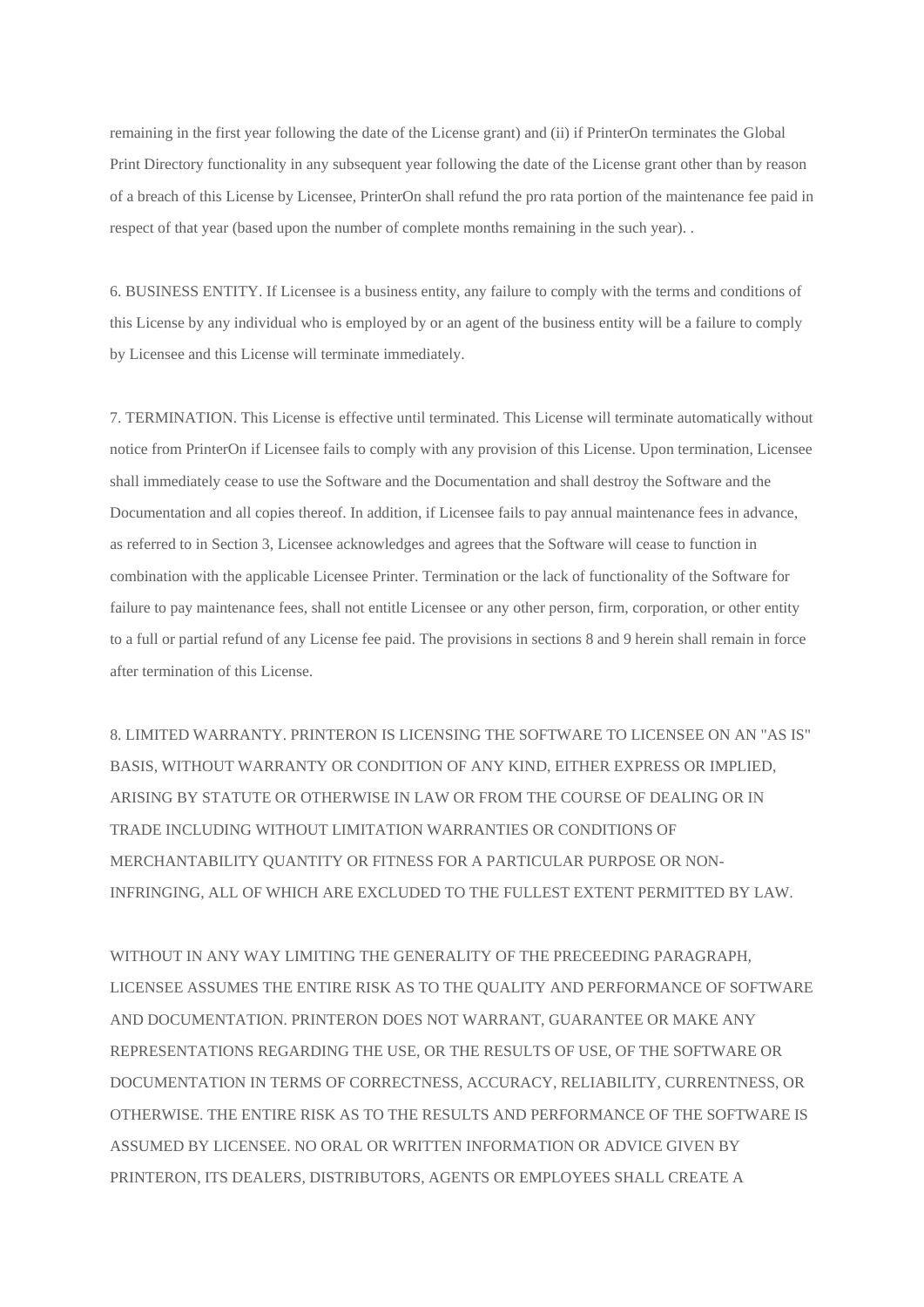### WARRANTY OR CONDITION OR IN ANY WAY INCREASE THE SCOPE OF THIS WARRANTY AND LICENSEE MAY NOT RELY ON ANY SUCH INFORMATION OR ADVICE.

Some jurisdictions do not allow the exclusion of implied warranties, so the above exclusions may not apply to Licensee. This License gives Licensee specific legal rights and Licensee may also have other rights which vary from country to country.

9. LIMITATION OF LIABILITY AND LICENSEE REMEDIES. IN NO EVENT SHALL PRINTERON BE LIABLE FOR DIRECT, INDIRECT, SPECIAL, CONSEQUENTIAL OR INCIDENTAL DAMAGES INCLUDING BUT NOT LIMITED TO DAMAGES FOR LOSS OF BUSINESS PROFITS, BUSINESS INTERRUPTIONS, LOSS OF BUSINESS INFORMATION, LOSS OF BUSINESS OPPORTUNITY AND THE LIKE ARISING OUT OF THE USE OR INABILITY TO USE THE SOFTWARE OR THE DOCUMENTATION EVEN IF PRINTERON HAS BEEN ADVISED OF THE POSSIBILITY OF SUCH DAMAGES.

10. GENERAL TERMS. This License is governed by the laws of the Province of Ontario, Canada, excluding the application of its conflicts of laws provisions and excluding the application of the United Nations Convention on Contracts for the International Sale of Goods, and shall benefit PrinterOn, its successors and assigns. THE PARTIES TO THIS LICENSE HEREBY IRREVOCABLY AND UNCONDITIONALLY WAIVE TRIAL BY JURY IN ANY LEGAL ACTION OR PROCEEDING RELATING TO THIS LICENSE OR ANY OTHER AGREEMENT ENTERED INTO IN CONNECTION WITH THIS LICENSE AND FOR ANY COUNTERCLAIM WITH RESPECT THERETO. EACH PARTY TO THIS LICENSE CERTIFIES AND ACKNOWLEDGES THAT (A) NO REPRESENTATIVE OF ANY OTHER PARTY HAS REPRESENTED, EXPRESSLY OR OTHERWISE, THAT SUCH OTHER PARTY WOULD NOT SEEK TO ENFORCE THE FOREGOING WAIVER IN THE EVENT OF A LEGAL ACTION, (B) SUCH PARTY HAS CONSIDERED THE IMPLICATIONS OF THIS WAIVER, (C) SUCH PARTY MAKES THIS WAIVER VOLUNTARILY, AND (D) SUCH PARTY HAS BEEN INDUCED TO ENTER INTO THIS LICENSE BY, AMONG OTHER THINGS, THE MUTUAL WAIVERS AND CERTIFICATIONS IN THIS SECTION 10. If any provision hereof is determined to be invalid or unenforceable in whole or in part, such invalidity shall attach only to such provision and all other provisions shall remain in full force and effect. This License constitutes the entire agreement between PrinterOn and the Licensee and supersedes any other agreements or discussions, oral or written, and may not be changed except by written amendment signed by PrinterOn. The Software and the Documentation are Commercial Computer Software provided with restricted rights under Federal Acquisition Regulations and agency supplements to them. Use, duplication or disclosure by the Government of the United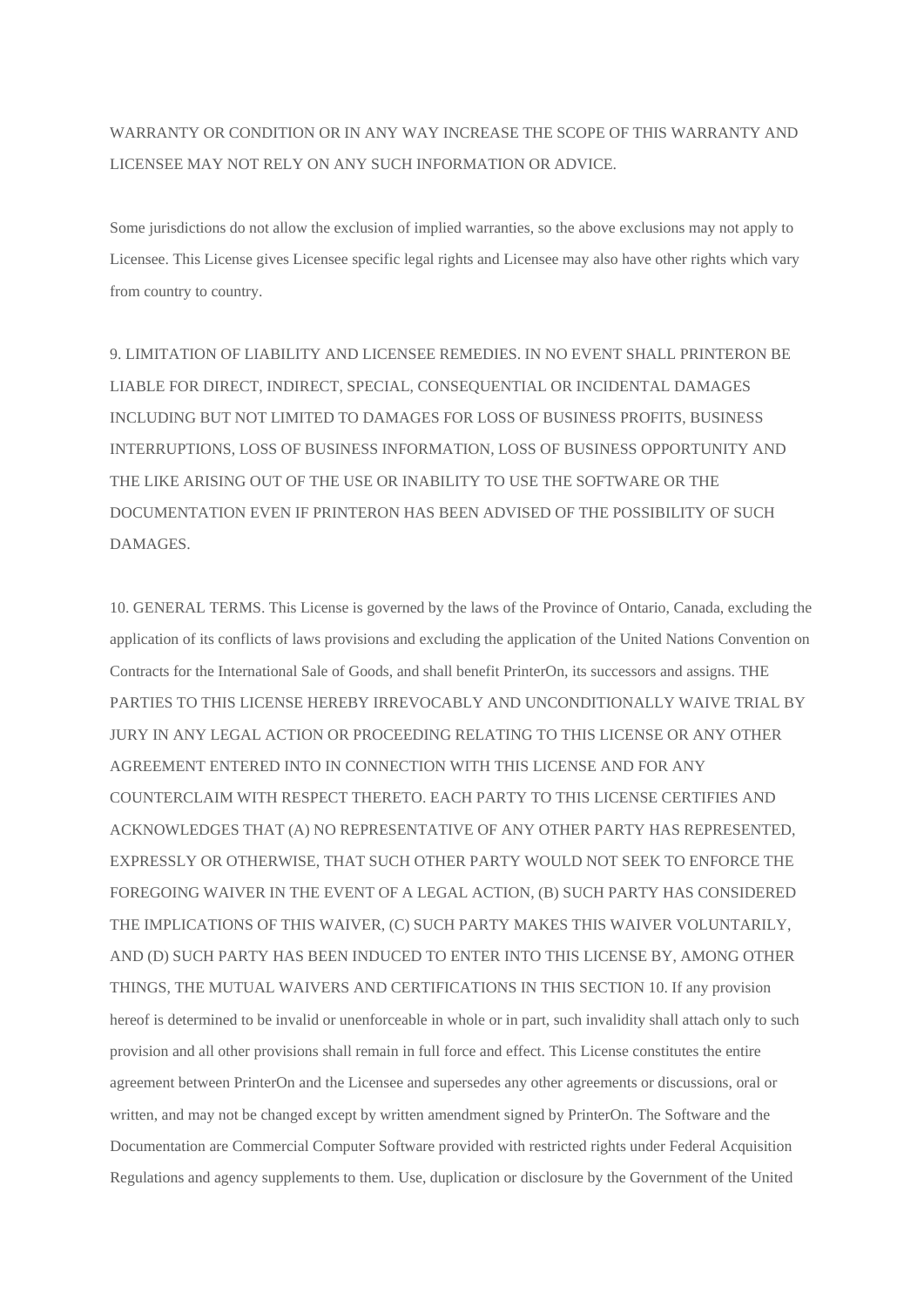States of America, its agencies or instrumentalities is subject to restriction as set forth in paragraph  $(c)(1)(ii)$  of the Rights in Technical Data and Computer Software clause at DFAR 252.227-7013, or subparagraphs (c)(1) and (2) of the Commercial Computer Software - Restricted Rights Clause at 48 CFR 52.227-19, as applicable, or successor provisions. Contractor is PrinterOn Inc., 221McIntyre Drive, Kitchener, Ontario, Canada.

If you have any questions or require clarification, please contact in writing:

PrinterOn Inc. 221 McIntyre Drive Kitchener, Ontario Canada N2R 1G1 Facsimile: (519) 748-9457

# Privacy Policy

PrinterOn has created this statement to describe our firm commitment to privacy. This policy explains how we use personal and corporate information provided by visitors to our web site[, www.printeron.com.](http://www.printeron.com/)

#### **Registration and General Use**

PrinterOn's registration form requires you to give us contact information such as name and email address. We use contact information from the registration form to send you information about our company, or occasionally important information related to our service. If you indicate your approval during registration, we may also send you information on behalf of strategic partners that we think will be of interest. All PrinterOn users can refuse such email as part of the registration process and any email we send includes an easy way to unsubscribe. We do not sell or give out the PrinterOn email list. All information entered by you during registration and customization is protected by our privacy policy. We never make any individual information available to advertisers or partners. We may describe the PrinterOn users, only in general aggregate terms, to potential advertisers and partners. One of PrinterOn's goals is to provide a means for printer owners and users to ensure that they are printing to the correct place with suitable formatting and permissions. To do this, we require registration to mitigate the likelihood of misuse of the PrinterOn service, and provide an audit-trail capability for our subscribers. Our site contains links to other sites. Because PrinterOn is not responsible for the privacy practices or the content of such web sites, we recommend viewers refer to their posted privacy policies.